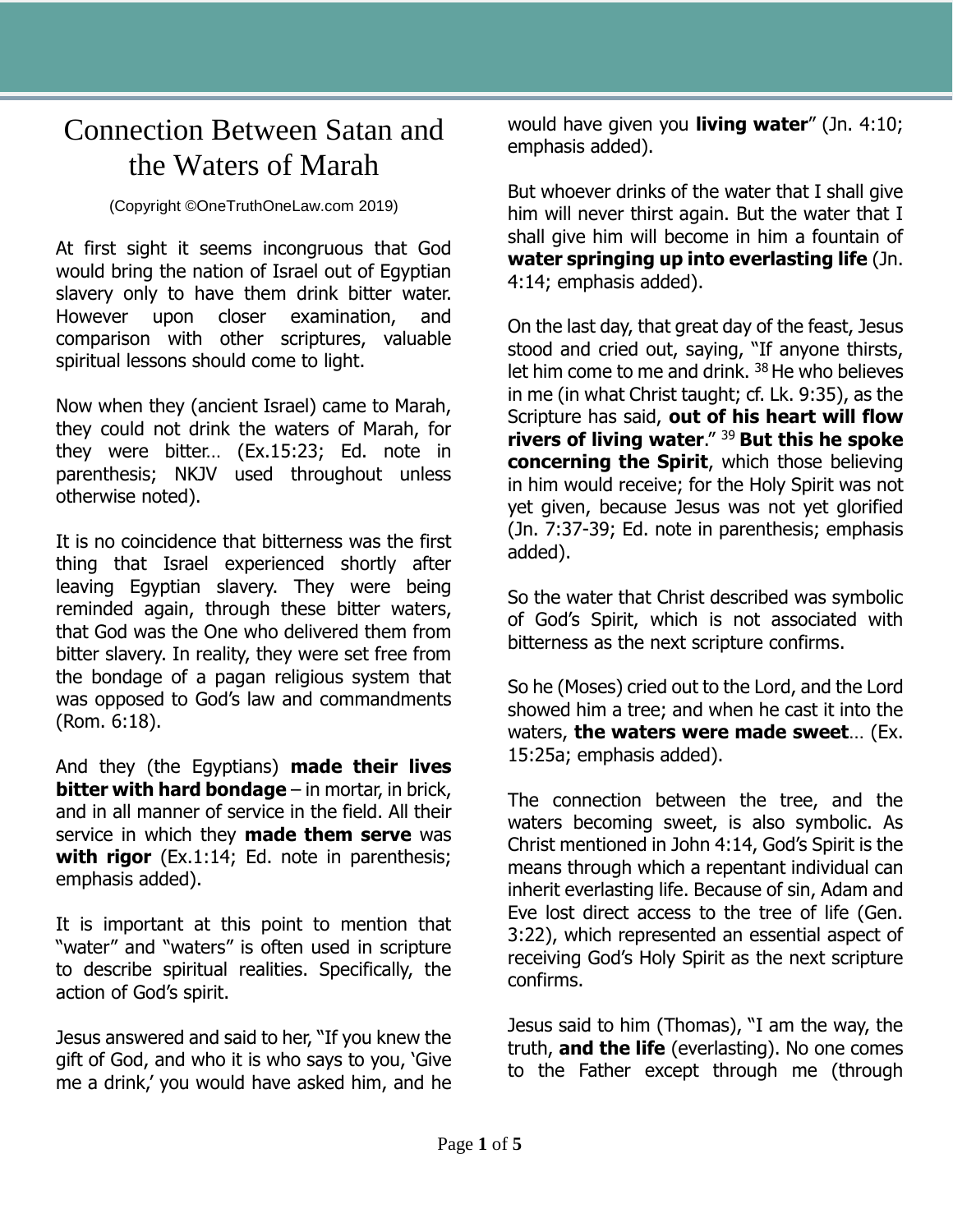Christ's shed blood; cf. Heb. 9:22) (Jn. 14:6; Ed. notes in parentheses; emphasis added).

In order to have access to sweet waters, that represent God's Spirit, it was essential for the tree that represented Christ to be cut down and tossed into the bitter waters. This pictured the complete transformation from bitterness to sweetness, spiritually speaking. In other words, Christ's sacrifice made it possible for every repentant individual to be transformed by God's Holy Spirit, which is the prerequisite to receiving everlasting life.

But if the Spirit of Him (Almighty God) who raised Jesus from the dead dwells in you, He who raised Christ from the dead will also give life to your mortal bodies through His Spirit which dwells in you (Rom. 8:11; Ed. note in parenthesis).

Whoever is not in the process of being transformed by God's Holy Spirit, is drinking bitter waters. These bitter waters represent the actions and values of a spirit-being who is against the will of Almighty God. This individual has polluted the waters of at least a third of the angels, along with the majority of mankind. Imbibing of these waters leads to everlasting death (Rom. 6:23a).

...And a great **star** (**symbol of an angel**; cf. Rev. 1:20) fell from heaven, burning like a torch, and it fell on a third of the rivers and on the springs of water.  $11$  and the name of the star is Wormwood (bitter); and **a third of the waters became wormwood**; and many men died from the water, because it was made bitter (Rev. 8:10- 11; Ed. notes in parentheses; emphasis added; see studies: "The Seas and Those Who Dwell in Them" and "Sheep, Fish, Grass, Flowers and Water").

His (Satan's) **tail** (symbolic of **lies**; cf. Isa. 9:15) drew **a third of the stars** (angels) **of heaven** and threw them to the earth… (Rev. 12:4a; Ed. notes in parentheses; emphasis added).

So the great dragon was cast out, that serpent of old, called the Devil and Satan, who deceives the whole world; he was cast to the earth, and **his angels were cast out with him** (Rev. 12:9; emphasis added; emphasis added).

As the bitter waters of Marah could not be consumed without serious risks to Israel's health and life; so the consumption of Satan's "bitter waters" results in serious consequences for the spiritual health and life of everyone who takes in his values.

And you he (Christ) made alive, who were dead in trespasses and sins (a result of drinking Satan's values),  $2$  in which you once walked according to the course of this world, according to the prince of the power of the air, **the spirit who now works in the sons of disobedience** (Eph. 2:1-1; Ed. notes in parentheses; emphasis added).

Turning away from obedience to God is connected with wormwood, or bitterness.

So that there may not be among you man or woman or family or tribe, **whose heart turns away from the Lord our God**, to go and serve the gods of these nations, and that there may not be among you **a root bearing bitterness or wormwood** (Dt. 29:18; emphasis added).

It is even possible for someone who has God's Holy Spirit to turn away from obedience at some point in their life. If this occurs, they are in danger of quenching God's Spirit unless they repent.

Do not quench the Spirit (1Thes. 5:19).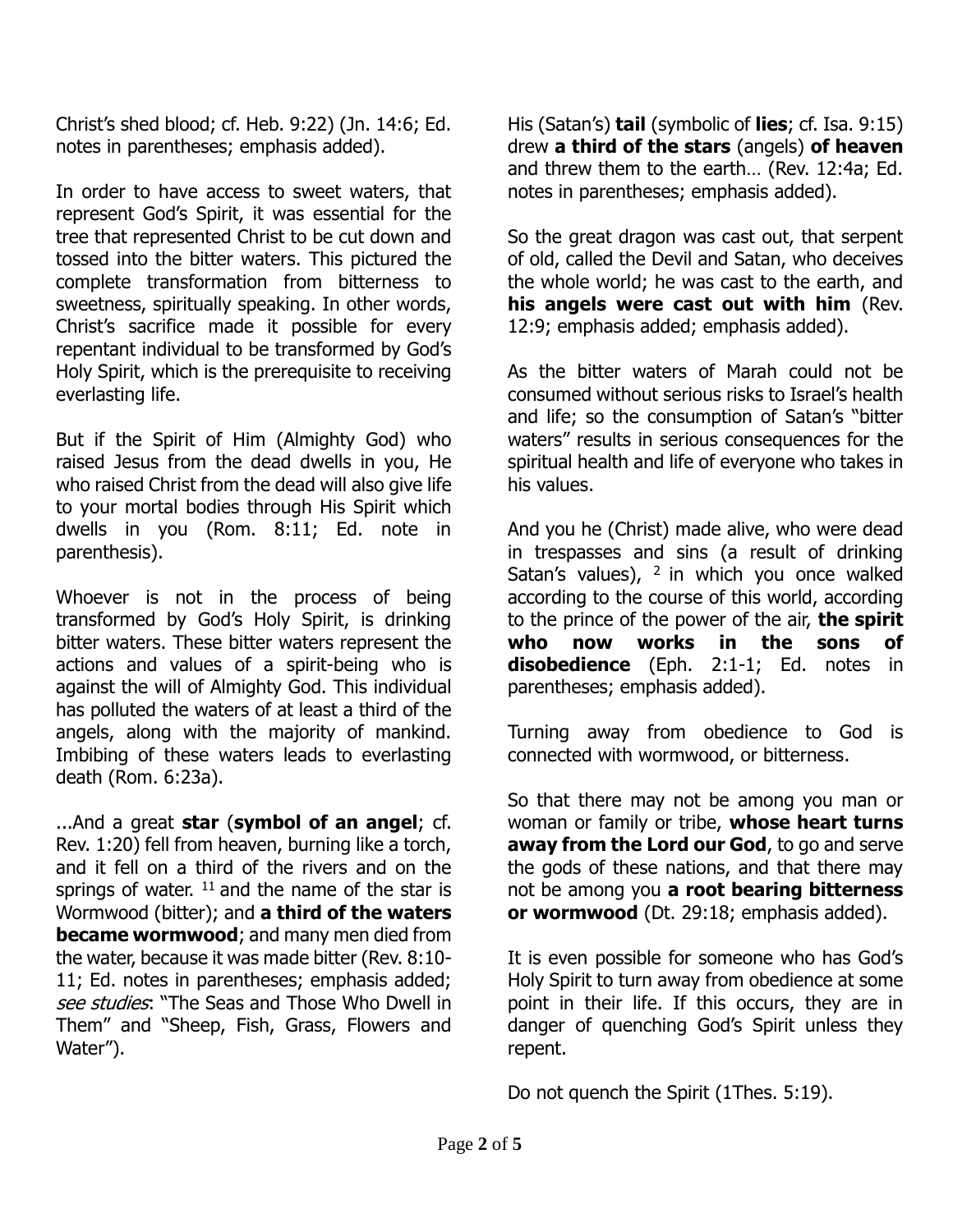As the next scripture confirms, the actions of anyone who harbors a bitter attitude not only places them in danger of quenching God's Holy Spirit, they can also affect others negatively.

Looking diligently lest anyone fall short of the grace (forgiveness) of God; lest any root of bitterness springing up cause trouble, **and by this many become defiled** (Heb. 12:15; Ed. note in parenthesis; emphasis added).

This appears to be the case with Satan. His bitter attitude and evil influence ended up affecting a third of the angels resulting in their rebellion against Almighty God, which then placed them under the death penalty (Rom. 6:23). The next scripture confirms they are now waiting for the judgment that will occur at the time of the second resurrection, which is described as "the great day".

And the angels who did not keep their proper domain (as a result of sin), but left their own habitation, He has reserved in everlasting chains under darkness for the **judgment of the great day** (Jude 6; cf. Rev. 20:11-15; Ed. note in parenthesis; emphasis added).

Because the majority of ancient Israel persisted in following Satan's values, instead of God's, they are reserved for the same judgment of the second resurrection (Rev. 20:5-6). Had they understood what the bitter waters of Marah represented, they may have attempted to obey God's word, but they didn't.

...There (at Marah) He made a statute and an ordinance (regulation) for them. And there He tested them,  $26$  and said, "If you diligently heed the voice of the Lord your God and do what is right in His sight, give ear to His commandments and keep all His statutes, I will put none of the diseases on you which I have brought on the Egyptians. For **I am the Lord who heals you**."

(Ex. 15:25b-26; Ed. notes in parentheses; emphasis added).

The diseases mentioned in the scripture above are consequences for living contrary to God's will. Ultimately, they are spiritual in nature, and every sinner needs to be healed of the sins they have committed in order to live forever. Again, it is only through the actions of the tree that was "struck down" and tossed into the bitter waters that this healing can begin.

Surely he (Christ) has borne our griefs (sicknesses) and carried our sorrows (pains associated with living a sinful life); yet we esteemed him stricken, smitten (**struck down**) by God, and afflicted.  $5$  But he was wounded (pierced through) for our transgressions, he was bruised (crushed) for our iniquities; the chastisement for our peace was upon him, and **by his stripes** (blows that cut in) **we are healed.** <sup>6</sup> All we like sheep have gone astray; **we have turned, every one, to his own way**; and (therefore) the Lord has laid on him (Christ) the iniquity of us all (Isa. 53:4-6; Ed. notes in parentheses; emphasis added).

Mankind has been brought up on bitter waters and accepts them as normal. It is only when the consequences of drinking them, over a prolonged period of time, become apparent that any change of attitude can possibly occur. This "awakening" will happen in the future as the following prophecy confirms.

Behold, the days are coming, says the Lord, when I will make a new covenant with the house of Israel and with the house of Judah  $-32$  not according to the covenant that I made with their fathers in the day that I took them by the hand to bring them out of the land of Egypt, My covenant which they broke, though I was a husband to them, says the Lord (2Cor. 11:2). 33 But this is the covenant that I will make with the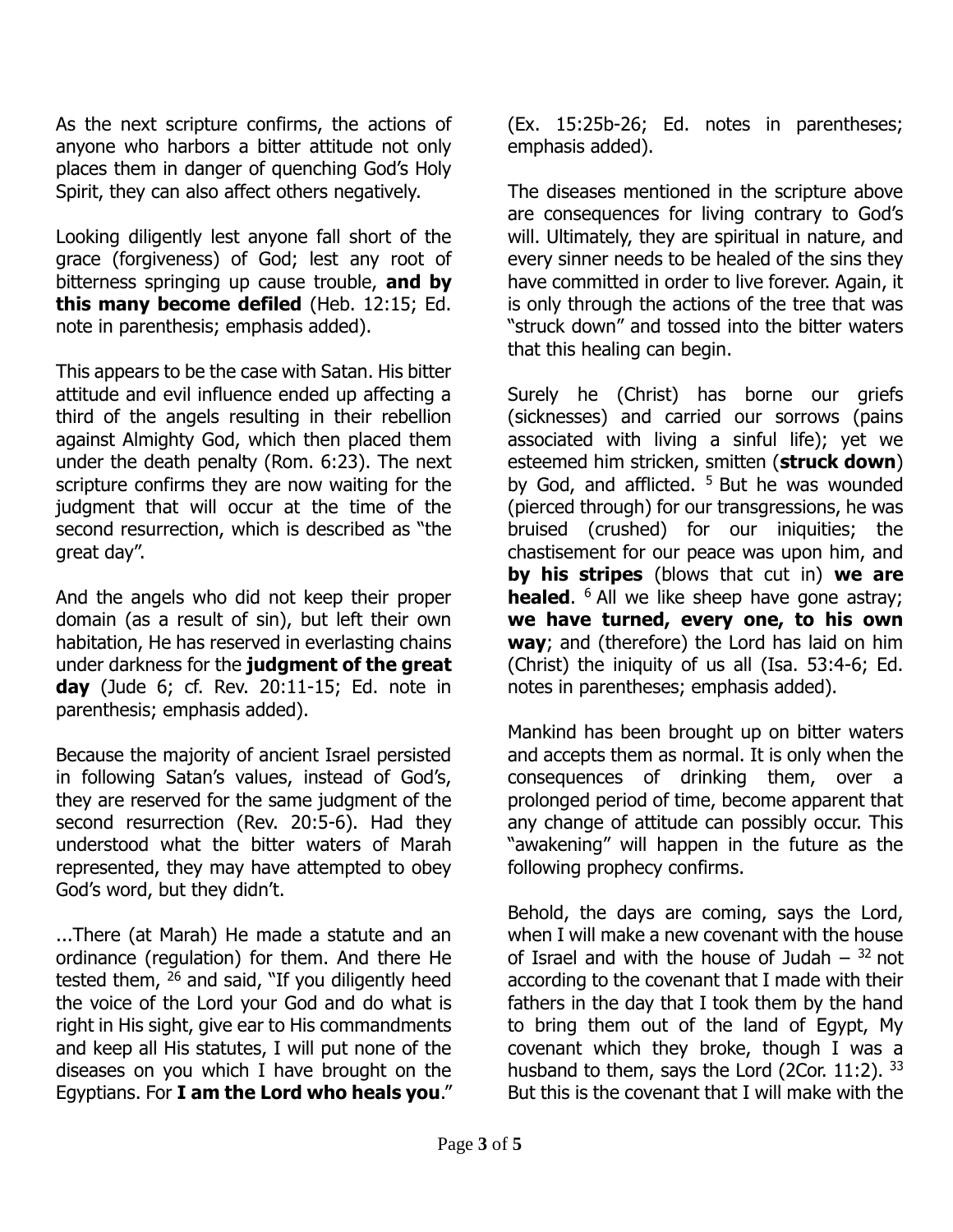house of Israel after those days, says the Lord: I will put My law in their minds, and write it on their hearts; and I will be their God, and they shall be My people (Jer. 31:31-33; Ed. note in parenthesis).

It is important to note that every repentant sinner is grafted into the spiritual nation of Israel regardless of race, gender, or societal position.

There is neither Jew nor Greek, there is neither slave nor free, there is neither male nor female; for you are all one in Christ Jesus (Gal. 3:28).

> THEY GAVE HIM SOUR WINE MINGLED WITH GALL (WORMWOOD; BITTERNESS) TO DRINK. BUT WHEN HE TASTED IT, HE WOULD NOT DRINK. Matthew 27:34; Ed. note in parenthesis

The apostle Paul confirmed that anyone could be grafted into the spiritual family of Israel upon repentance of sin.

And if some of the branches (representing the physical nation of Israel) were broken off, and you (Gentiles), being a wild olive tree, were grafted in among them, and with them became a partaker of the root and fatness (richness) of the olive tree,  $18$  do not boast against the branches (as in judging them). But if you boast, remember that you do not support the root (representing Christ), but the root supports you (Rom. 11:17-128; Ed. notes in parentheses).

Thankfully, Christ will make a "perfect finish" of the work his Father has given him, and this will include everyone having the opportunity to willingly repent of the sins they have committed.

Looking unto Jesus, the author (originator) and finisher (perfecter) of our faith, who for the joy that was set before him endured the cross (Gr,

stauros; wooden stake or pole), despising the shame, and has sat down at the right hand of the throne of God (Heb, 12:2; Ed. notes in parentheses).

**The Lord is** not slack concerning His promise, as some count slackness, but is longsuffering toward us, **not willing that any should perish but that all should come to repentance** (2Pet. 3:9; emphasis added).

The last attempt by Satan to make Christ drink "wormwood" occurred just before he died on the stake, but Christ refused to consume it.

They gave him sour wine mingled with gall (wormwood; bitterness) to drink. But when he had tasted it, he would not drink (Mt. 27:34; Ed. note in parenthesis).

Anyone who persists in drinking the wormwood of Satan's values will be excluded from everlasting life.

Do you not know that the unrighteous will not inherit the kingdom of God? Do not be deceived. Neither fornicators, nor idolaters, nor adulterers, nor homosexuals, nor sodomites,  $10$  nor thieves, nor covetous, nor drunkards, nor revilers, nor extortionists will inherit the kingdom of God.  $11$ And such were some of you. But you were washed (symbolically, by the sweet waters provided through Christ's shed blood), but you were sanctified (set apart), but you were justified in the name of the Lord Jesus and by the Spirit of our God (the Father) (1Cor. 6:9-11; Ed. notes in parentheses; cf. Rev. 22:15).

The last time Satan will be able to make individuals, in both the physical and spiritual realms, drink of his bitter waters will be at the end of Christ's millennial rule on this planet (Rev. 20:7-10). The good news is that these bitter waters will never occur again, and following this